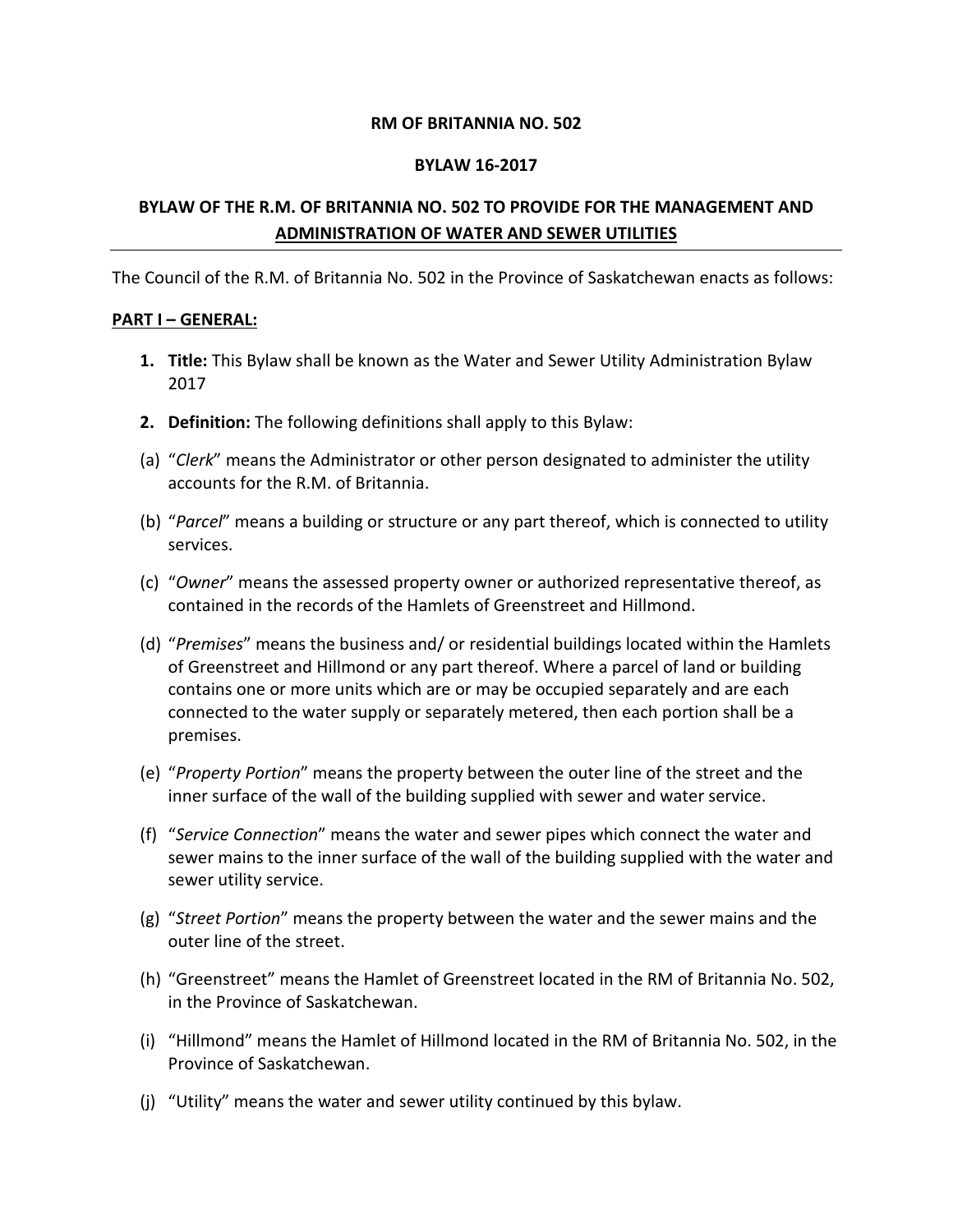- (k) "Utility Account" means the record of account maintained by the Administrator showing water and sewer utility service rates billed to the parcel and payments received on the account.
- (l) "Utility Rates Bylaw" means the Bylaw 07-2017 of the R.M. of Britannia, as amended from time to time;
- (m)"Utility Services" means the provision by the R.M. of Britannia No. 502 of a public potable water supply to a premises and the provision of a public sewage collection and disposal system from a Premises.
- **3. Interpretation:** Any reference to a statute shall be taken to include a reference to any amending or replacing statute.

## **PART II – CONTINUATION OF WATER UTILITY**

- **4. Continuation:** The Hamlets, having constructed and operated water supply systems and the sewer system as a public utility, and being vested with authority pursuant to:
	- (a) Clause 8 (1)(i) of *The Municipalities Act*, which grants the R.M. of Britannia the authority to pass bylaws respecting services provided by or on behalf of the Hamlets, including the authority to establish fees for providing those services and;
	- (b) Clause 8(1)(j) of *The Municipalities Act*, which provides the R.M. of Britannia the authority to pass bylaws respecting public utilities;

Hereby continues the water and sewer utility for the purpose of supplying water to any resident or business located within the Hamlets in accordance with the terms of this Bylaw.

## **PART III - CONNECTION OF UTILITY**

## **5. Requirement to Connect:**

- (a) Every Premises located within the Hamlets shall be connected to the Utility, except as otherwise provided by this Bylaw.
- (b) Premises may be exempted from the requirement to connect to the Utility by resolution of Council, which exemption may be granted, refused or rescinded within the sole discretion of the Council.
- (c) Where there may be any Premises not connected to the Utility, which Premises are not subject of an exemption resolution granted by Council as at the effective date of this bylaw , the Owner of such Premises shall apply to be connected to the Utility on or before the 30<sup>th</sup> day thereafter.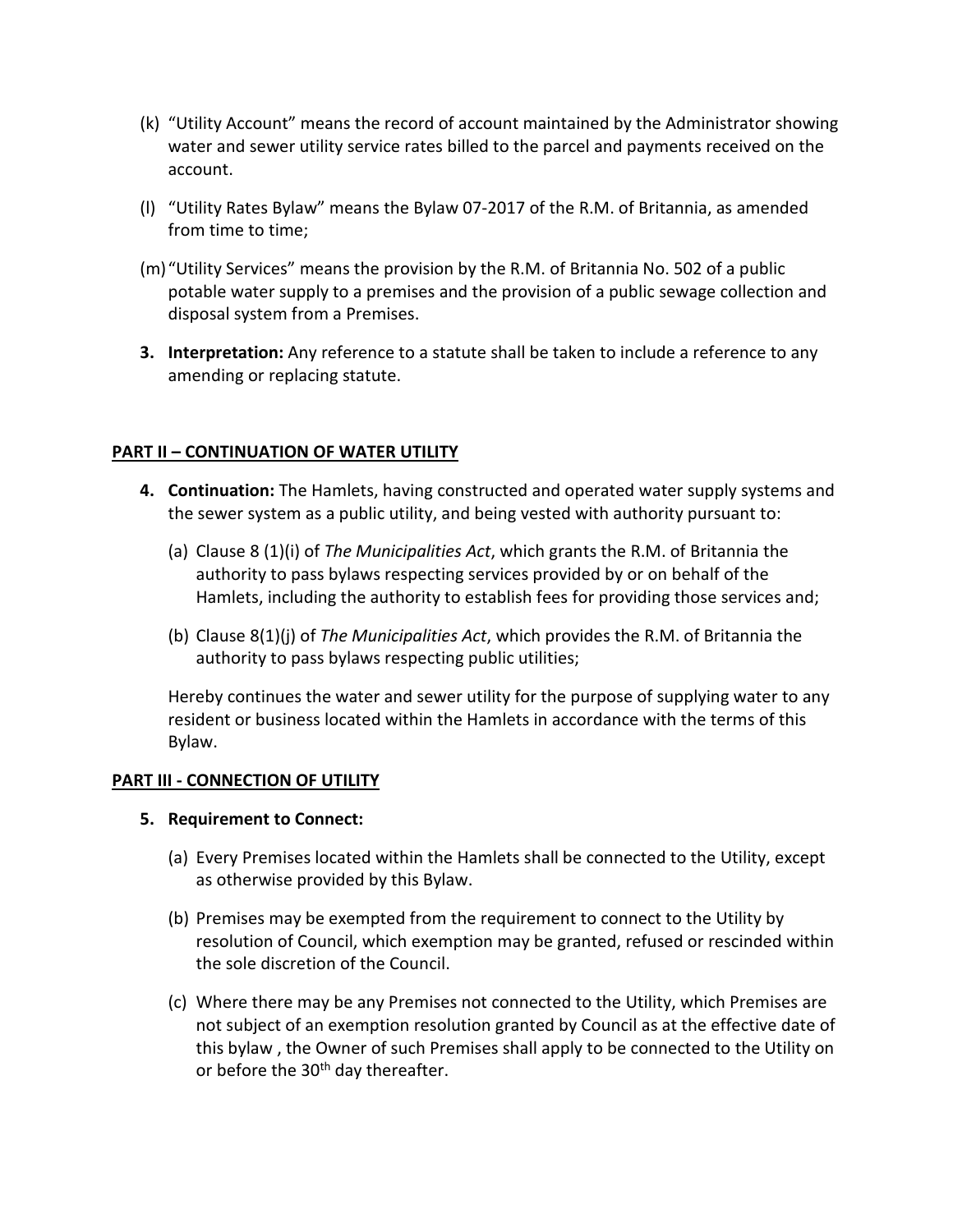- (d) Where Premises are hereafter moved into or constructed within the Hamlets the Owner of such Premises shall apply to be connected to the utility on or before the granting of a building permit for the construction, and any such Premises may not be occupied until such time as the Premises are connected to the Utility in accordance with the terms of this Bylaw.
- (e) Where the Premises are to be renovated and such renovations require the Cessation of Utility Service, the Owner shall apply to be temporarily disconnected from the Utility for such time as shall be necessary to effect renovation, such application to be made on or before the granting of a building permit for the purposes of such renovation (or in the event a permit is not required, at least 10 business days before renovation shall commence.)
- (f) Where Premises are to be demolished and where such Premises have not been granted an exemption, the Owner shall apply to be disconnected from the Utility, such application to be made on or before the granting of the demolition permit by the R.M. of Britannia.

## **6. Connection Point and Place of Supply:**

(a) From and after such time as connection to the Utility is approved, and subject to the terms and conditions of this Bylaw and any other bylaw of the R.M. where water service is to be provided to Premises, the R.M. shall supply water to the Premises at the property line of the land to be serviced, adjacent to such street, lane or easement upon which the water supply line shall be situated.

## **7. Construction of Service Connection:**

- (a) The Owner of each Premise is responsible for any and all construction work done to connect to or disconnect from the Utility, as provided for in this Bylaw. Such responsibility shall extend to and include obtaining the necessary permits and authorizations, the supervision of any contractor(s) and ensuring that any work meets the specifications and requirements of the R.M. of Britannia.
- (b) No Owner shall install a Service Connection without first obtaining a Service Connection construction permit (as set out in Appendix I) prior to the start of any installation of a Service Connection. Fees for such a permit are set out in Schedule "A" of this Bylaw.
- (c) No Service Connection shall be installed: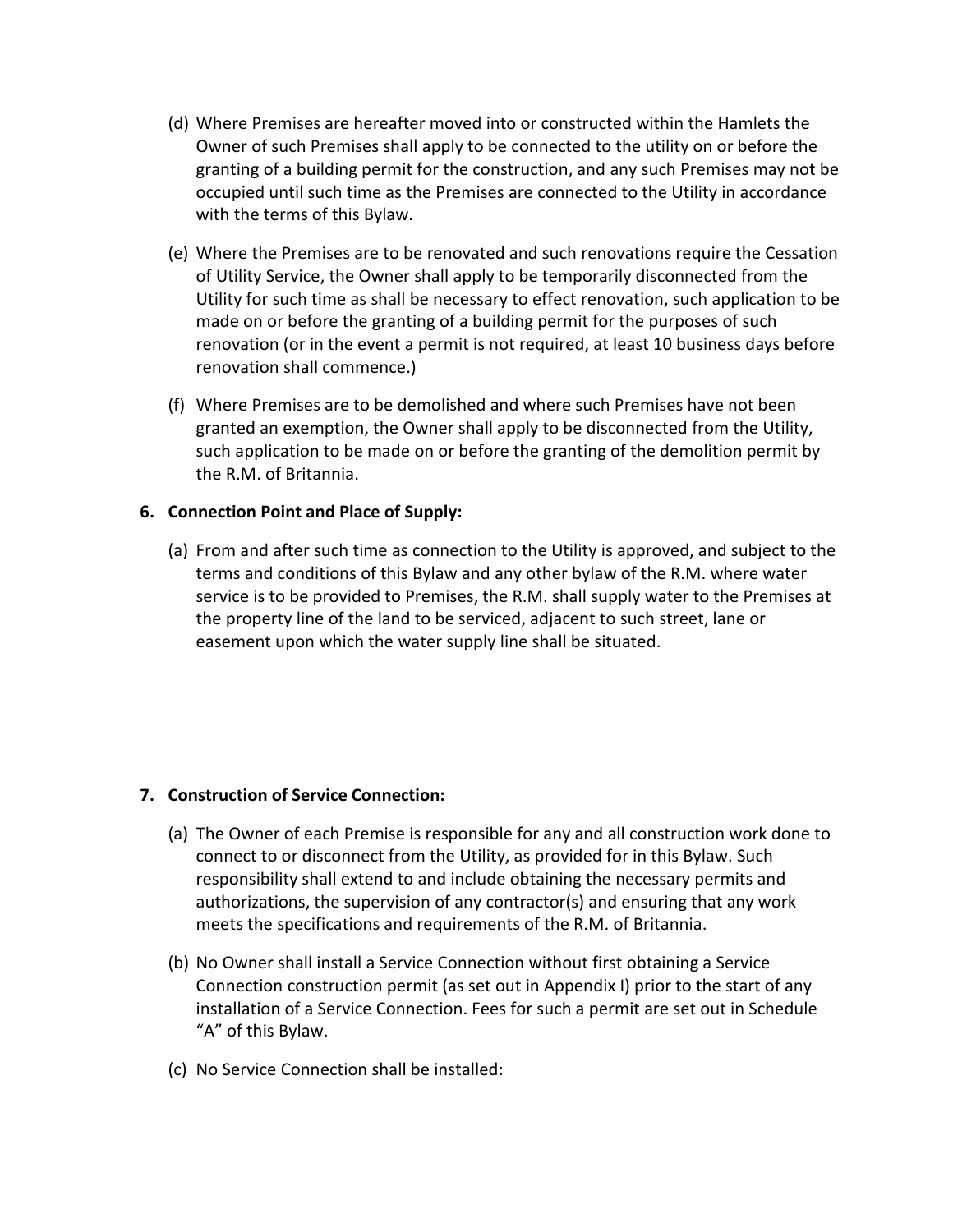- (i) By any contractor not approved in writing by the R.M. of Britannia in advance of construction;
- (ii) Until the Owner shall have paid to the R.M. of Britannia, in advance, the fees as set out in Schedule "A" to this Bylaw;
- (iii) Except in the accordance with RM of Britannia construction design standards as set out in Appendix "II", unless otherwise permitted in writing by the RM of Britannia.
- (d) Every Service Connection constructed shall be inspected and accepted by a designated RM official, prior to backfilling.
- (e) Fees to be paid to the R.M. may be adjusted:
	- (i) Where the Owner requests installation work from the R.M. of Britannia which is above the normal prescribed minimum standard, in which case, the Owner shall be responsible to reimburse the R.M. of Britannia for all additional costs arising therefrom;
	- (ii) Where the Service Connection is made on a street which is not contained on a normal Sixty-Six (66) foot street right-of-way allowance. Street width variations from this standard shall be adjusted on a proportionate basis.
- (f) The R.M. or its contractor shall install the Street Portion of the Service Connection unless there is a Development and/ or Servicing Agreement entered into to the contrary. Regardless of who undertakes construction, any such Street Portion, when constructed, shall belong to the R.M. and shall be the R.M.'s responsibility to maintain.
- (g) No Owner will disconnect a Service Connection previously made, without first obtaining a Service Connection severance permit, [Appendix IV]. Fees for a disconnection are set forth in Schedule "A".
- (h) No Owner will reconnect to a Service Connection previously made without first obtaining a Service Connection reconnection permit, [Appendix IV]. Fees for a disconnection are set forth in Schedule "A".

## **8. Maintenance & Repair of Service Connection:**

- (a) The RM shall be responsible for all maintenance of the Street Portion of the Service Connection. At such time as the Street Portion of the Service Connection is deemed by the R.M. to be beyond repair, the R.M. may, under *The Local Improvements Act, 1993,* replace the Service Connection at the expense of the Owner.
- (b) The Owner shall be responsible for the maintenance of the Property Portion of the Service Connection, and all costs relating thereto are the responsibility of the Owner. Notwithstanding the foregoing, the R.M. retains all rights, including but not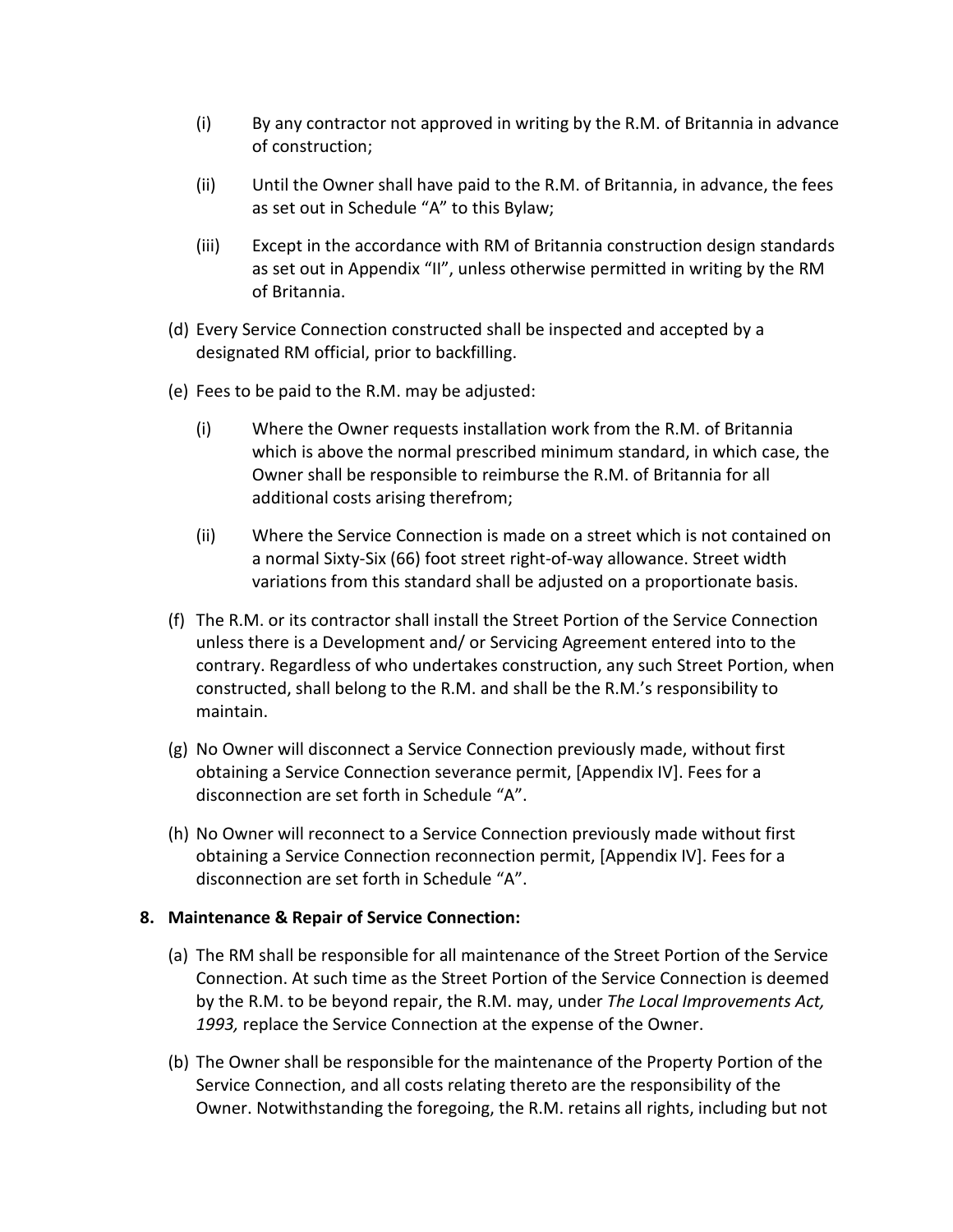being limited to those of entry and repair granted to it in Sections 26 through 28 of *The Municipalities Act.*

- (c) The owner is responsible for repair and replacement of a water meter damaged as a result of freezing.
- (d) In the event of a blocked sewer line:

(i) The Owner is responsible to obtain the services of a private sewer cleaning service:

(ii) The Owner shall obtain approval prior to the work commencing, and a public works staff person must be present at the time the work is undertaken;

- (iii)The cost of the work shall be borne as follows:
	- (A) All invoices for sewer service shall be rendered to the Owner. The Owners shall direct the sewer contractor to, if possible indicate on their bill the location and cause of blockage, and:
		- (1) Where the blockage was located on the Street Portion of the Service Connection, the R.M. shall reimburse the Owner for all reasonable costs;
		- (2) Where the blockage was not on the Street Portion, the Owner shall bear the costs;
	- (B) Where the location cannot be ascertained, the RM will reimburse the Owner one-half of all reasonable costs. Notwithstanding the foregoing, the R.M. will not be liable to reimburse the Owner where prior approval was not obtained.

## **PART IV – ADMINISTRATION OF ACCOUNT**

## **9. Application for Commencement of Service:**

- (a) All applications for Utility Service, shall be made in prescribed form attached as Appendix  $^{\prime\prime}$ III"
- (b) All applications to terminate services shall be in writing by a signature on Appendix "III", and shall specify the affected Premises and indicate the date of termination.
- (c) The R.M. may terminate service in accordance with the provisions of this or any other Bylaw of Council.

#### **10. Conditions of Supply:**

(a) The RM retains the right to restrict or ration the amount of water being consumed by any Premises.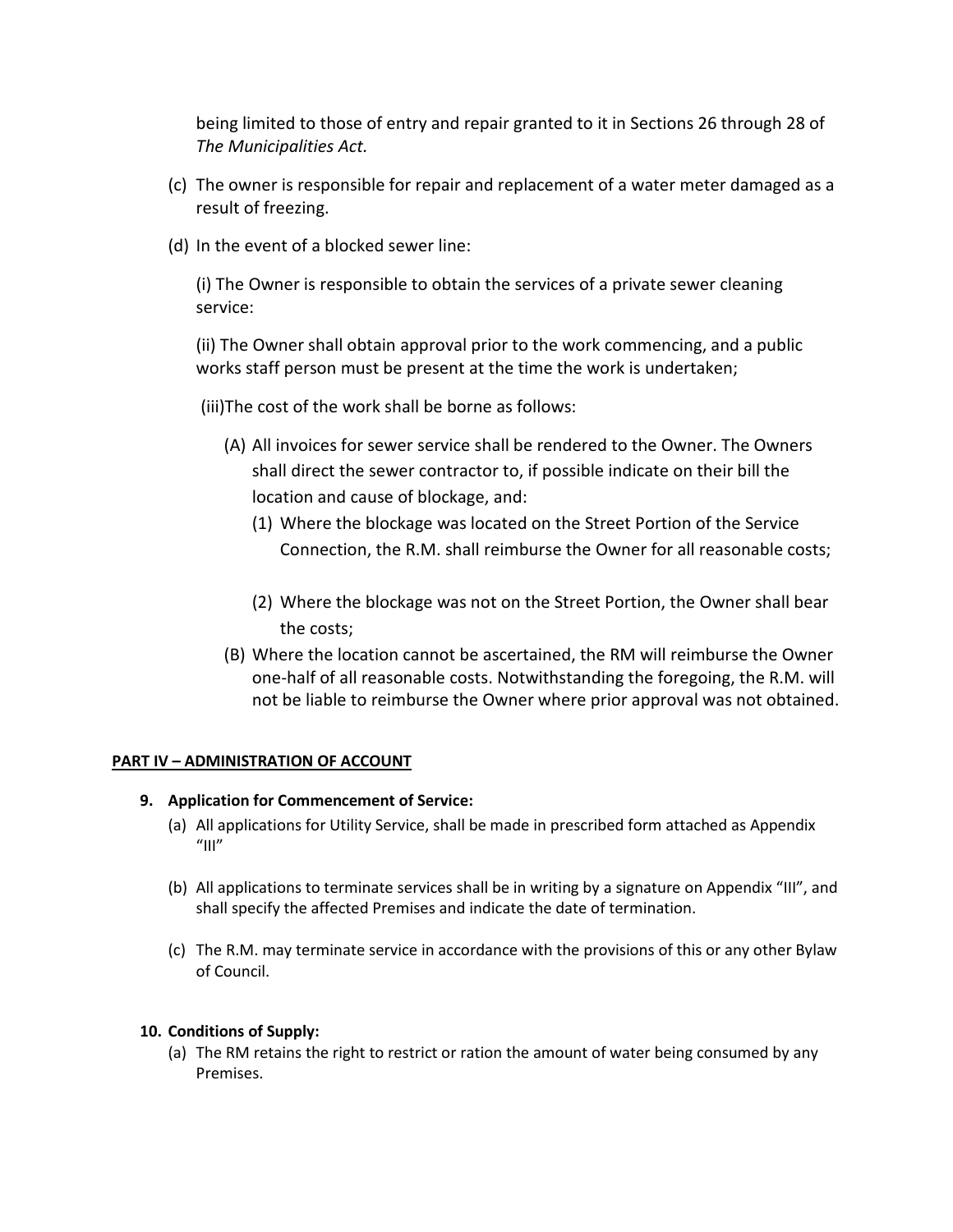- (b) The Owner shall ensure that from and after construction of the Service Connection, all water tanks, swimming pools or other storage vessels or containers which have or will contain non-potable or other contaminated water, and which are connected to the water utility service, shall have a water back flow preventer installed so as to prevent non-potable or contaminated water from siphoning back into the water utility service.
- (c) The Owner of any Premises containing a water heater which is located above ground level shall install a water back flow preventer ahead of the water heater intake, so as to prevent damage to the water heater in the event of water pressure failure.
- (d) No Owner shall sell, convey or dispose of, or give away or permit water to be carried or taken away or use it or supply it for the benefit of others, without the express written permission of the R.M. This prohibition does not apply to the supply of water and sewer service to any tenant located on the Premises, provided that the water supplied to a tenant shall be consumed on the premises and may not be used or carried to another location.
- (e) No other water supply shall be connected to the Premises in any way, which would result in a direct or indirect connection to the R.M. water supply.

#### **11. Meter Installations:**

- (a) Where Premises are hereafter moved into or constructed within the Hamlets, or where existing premises are to be renovated and such renovations require the cessation of utility service, the Owner of such Premises shall apply to have a water meter installed within their premises.
- (b) All Owners are required to pay a water meter deposit at rates set out in Schedule "A". Such deposit will be credited to the utility account upon termination of service.
- (c) All meter installation and maintenance work shall be scheduled at the R.M. Office, unless the work is of an emergency nature.
- (d) Installation of meters by request shall be charged at rates set out in Schedule "A".
- (e) Meter Testing a meter may be tested for accuracy on request of the owner. Such testing shall consist of sending the meter to a qualified contractor. The results of the test shall be final. If the test confirms accuracy, the owner of the property where the meter was installed shall pay for the cost of the testing. If the test shows deficiency in the meter, the R.M. shall pay for the cost of the testing. Fees for such testing are set out in Schedule "A".

#### **12. Commencement and Termination of Service:**

- (a) Utility meters will be read and Service Connections will be turned on or off on regular working days, Monday to Friday 9:00 am to 12:00 noon, 1:00 pm to 5:00 pm
- (b) Water will be turned on by an R.M. employee only if a responsible, adult representative of the Owner is present to check for leaks or open taps.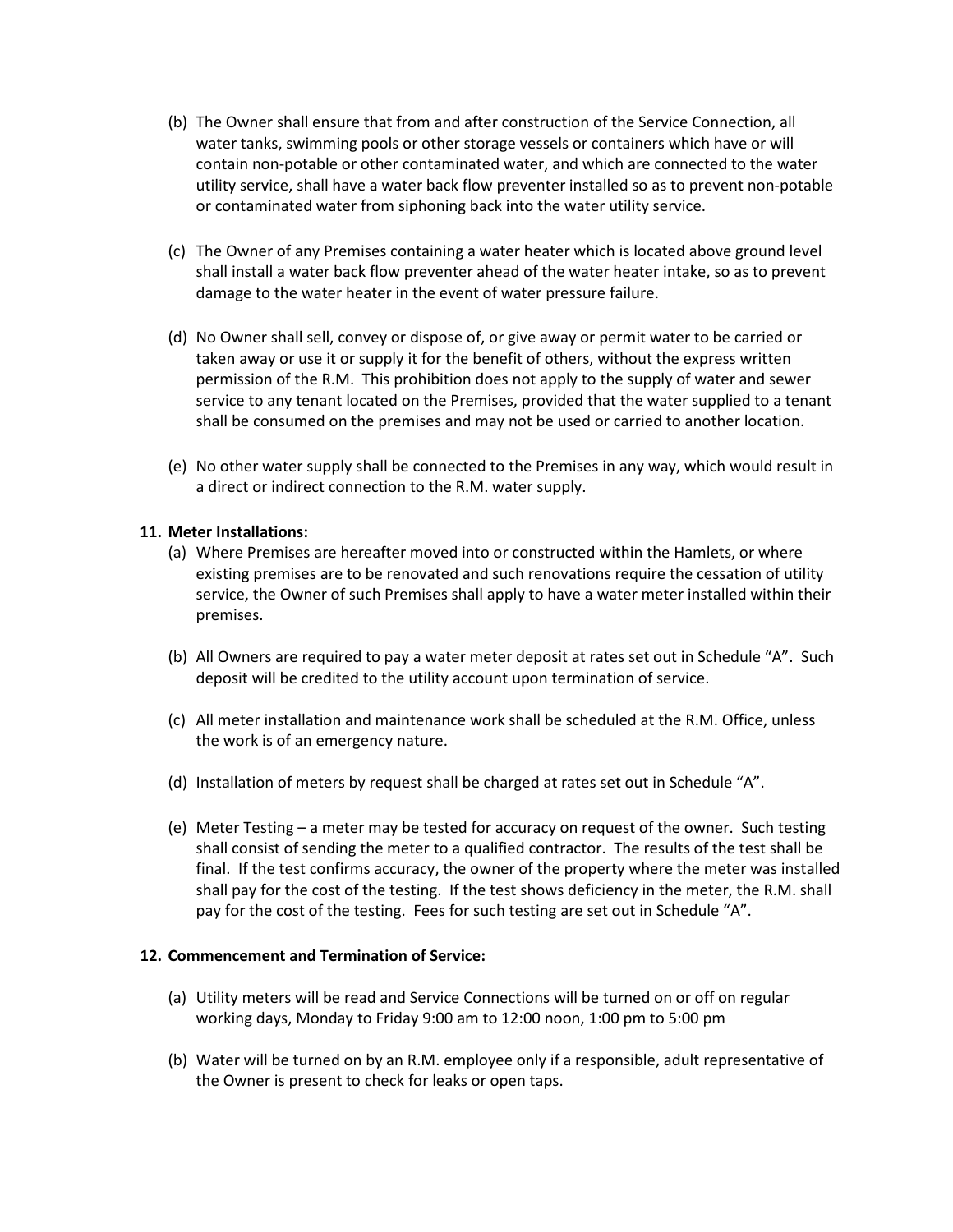- (c) The owner must be present to allow an R.M. employee access to a meter for a reading, unless the meter has a remote or electronic reading meter recorder attached.
- (d) Owners requiring service outside regular working hours shall pay, in advance, the after hours charges as set out in Schedule "A" of this bylaw.
- (e) The R.M. reserves the right to terminate service at any time, by providing the owner with 24 hours written notice.

#### **13. Utility Billing:**

- (a) Utility accounts shall be billed quarterly, at the beginning of January, April, July, and October.
- (b) Water meters shall be read not less than twice in a calendar year.
- (c) Estimates shall be adjusted to actual usage at the billing following the estimate.
- (d) Estimates shall be based on the average of previous billing periods when historical information is available, and shall be based on 75% of previous billing when historical information is not available.

#### **14. Overdue Accounts and Recovery Costs:**

- (a) Any costs, fees or permits payable under this Bylaw which are not otherwise recovered, may be added to the Utility Account for the parcel, and may be collected in like manner as Utility rates.
- (b) Accounts not paid within 90 days of mailing shall have an overdue charge added to the account, as per the Utility Rate Bylaw.
- (c) If a utility account remains outstanding more than 120 days, a final reminder notice shall be sent to the Owner, stating that if arrears are not paid within 7 days, the water utility service will be disconnected. All fees associated with disconnection and reconnection along with all arrears will be required prior to reconnection. Any unpaid fees will be added to the outstanding utility account.
- (d) As provided for in Section 369(1)(b) of *The Municipalities Act 2006,* unpaid charges for a utility service provided to a parcel by the public utility that are owing with respect to the parcel may be added to the tax roll for that parcel.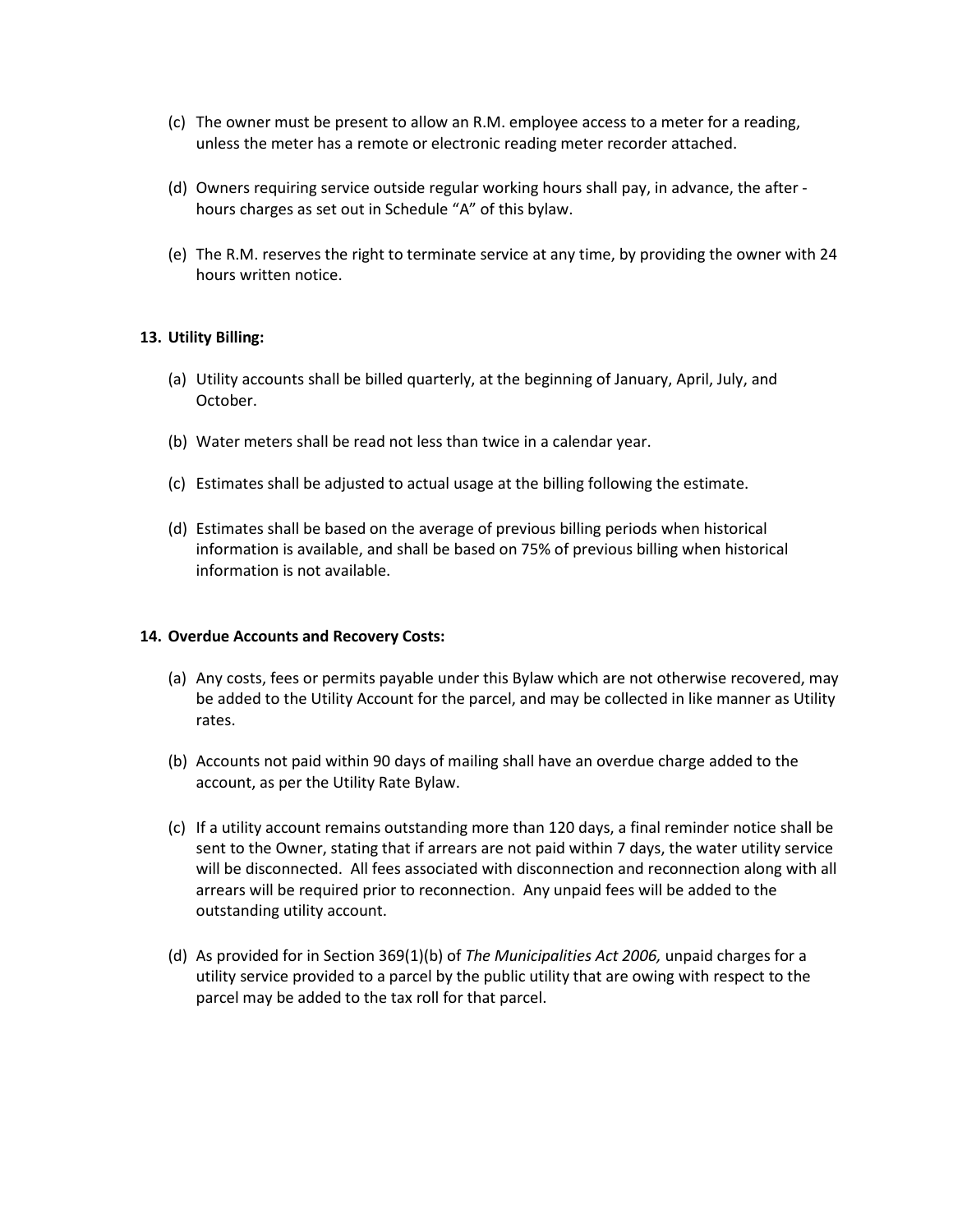#### **PART IV – PENALTIES:**

#### **15. An owner who contravenes any of the following provisions of this Bylaw:**

- (a) Subparagraphs 5 (c) through (f);
- (b) Subparagraphs  $7$  (b), (c), (d) and (g);
- (c) Subparagraphs 10 (b) through (e)

Shall be guilty of an offence and upon summary conviction, subject to the provisions of the General Penalty Bylaw of the R.M.

- **16.** Notwithstanding any penalties imposed by this Bylaw, where a contravention of any of the provisions set forth in Paragraph 15 should be of a continuing or ongoing nature, the R.M. may terminate Utility Service without notice to the Owner or any occupant of the affected Premises.
- **17.** Where the RM should incur costs as a result of an offence hereunder, such costs may be add to and form part of taxes on the Premises.

#### **PART V – COMING INTO FORCE**

- **18.** This bylaw shall come into force and take effect on the date of its passing.
- **19.** Bylaw 06-2017 is repealed effective upon the coming into force of this Bylaw.

Reeve

Administrator

\_\_\_\_\_\_\_\_\_\_\_\_\_\_\_\_\_\_\_\_\_\_\_\_\_\_

\_\_\_\_\_\_\_\_\_\_\_\_\_\_\_\_\_\_\_\_\_\_\_\_\_\_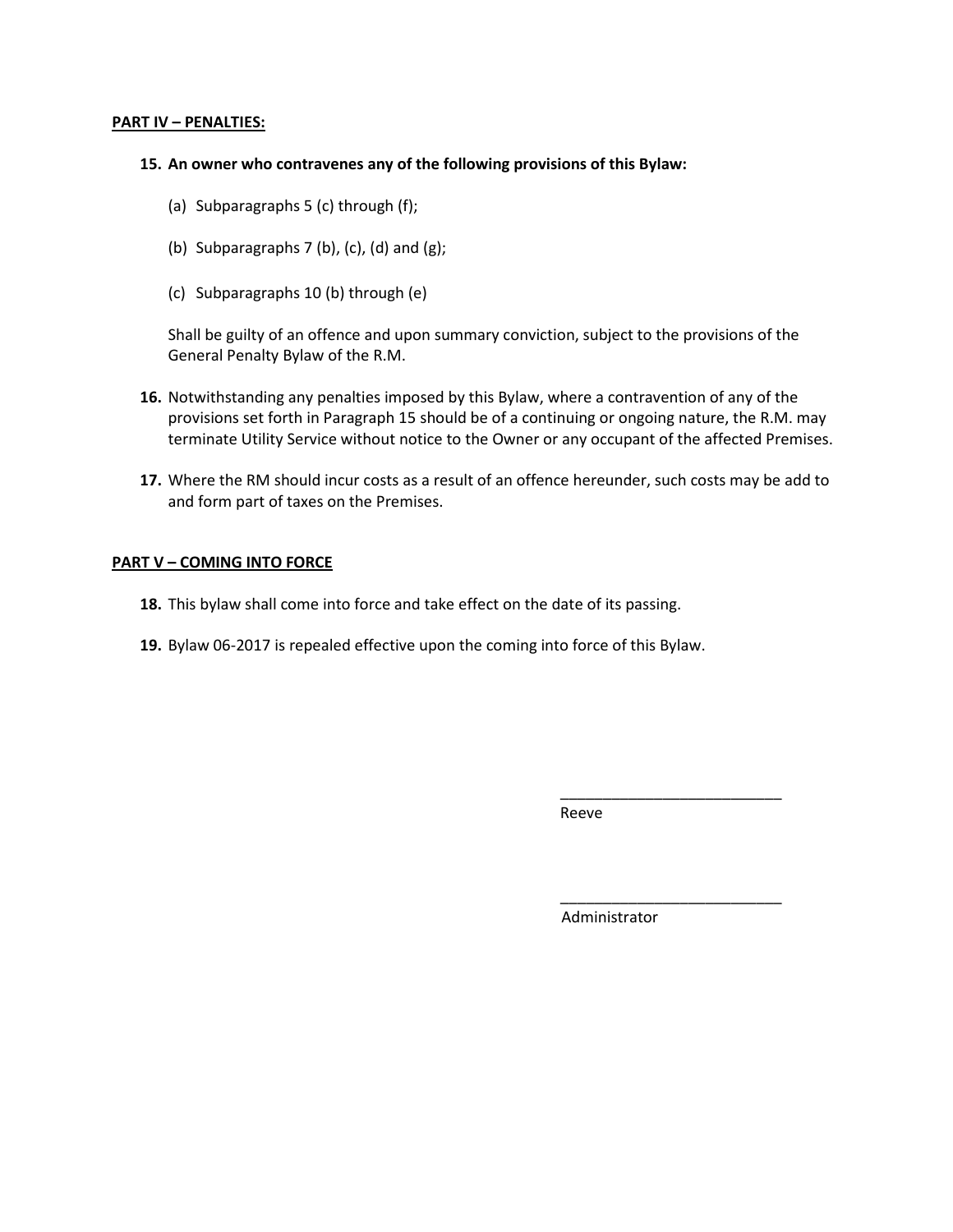## **WATER AND UTILITY ADMINISTRATION BYLAW**

## **APPENDIX 1**

#### *APPLICATION TO CONSTRUCT SERVICE CONNECTION*

| <b>PROPERTY OWNER:</b>                                                                                                                                                                                                                                                                                                                                                                                                            |  |            |  |  |  |  |  |
|-----------------------------------------------------------------------------------------------------------------------------------------------------------------------------------------------------------------------------------------------------------------------------------------------------------------------------------------------------------------------------------------------------------------------------------|--|------------|--|--|--|--|--|
|                                                                                                                                                                                                                                                                                                                                                                                                                                   |  |            |  |  |  |  |  |
|                                                                                                                                                                                                                                                                                                                                                                                                                                   |  |            |  |  |  |  |  |
|                                                                                                                                                                                                                                                                                                                                                                                                                                   |  |            |  |  |  |  |  |
|                                                                                                                                                                                                                                                                                                                                                                                                                                   |  |            |  |  |  |  |  |
|                                                                                                                                                                                                                                                                                                                                                                                                                                   |  |            |  |  |  |  |  |
| <b>CONTRACTOR:</b>                                                                                                                                                                                                                                                                                                                                                                                                                |  |            |  |  |  |  |  |
|                                                                                                                                                                                                                                                                                                                                                                                                                                   |  |            |  |  |  |  |  |
|                                                                                                                                                                                                                                                                                                                                                                                                                                   |  |            |  |  |  |  |  |
|                                                                                                                                                                                                                                                                                                                                                                                                                                   |  |            |  |  |  |  |  |
| The undersigned contractor hereby agrees as follows:                                                                                                                                                                                                                                                                                                                                                                              |  |            |  |  |  |  |  |
| To construct the service connection in accordance with the attached specifications.<br>1.<br>To provide proof of liability insurance in the amount of \$1,000,000.00 or more<br>2.<br>To pay an administration and inspection fee of \$50.00<br>3.<br>To indemnify and save harmless the R.M. with respect to any action against the R.M. resulting<br>4.<br>from any activity or lack of activity on the part of the contractor. |  |            |  |  |  |  |  |
| Date                                                                                                                                                                                                                                                                                                                                                                                                                              |  | Contractor |  |  |  |  |  |
| For Office Use Only                                                                                                                                                                                                                                                                                                                                                                                                               |  |            |  |  |  |  |  |
|                                                                                                                                                                                                                                                                                                                                                                                                                                   |  |            |  |  |  |  |  |
|                                                                                                                                                                                                                                                                                                                                                                                                                                   |  |            |  |  |  |  |  |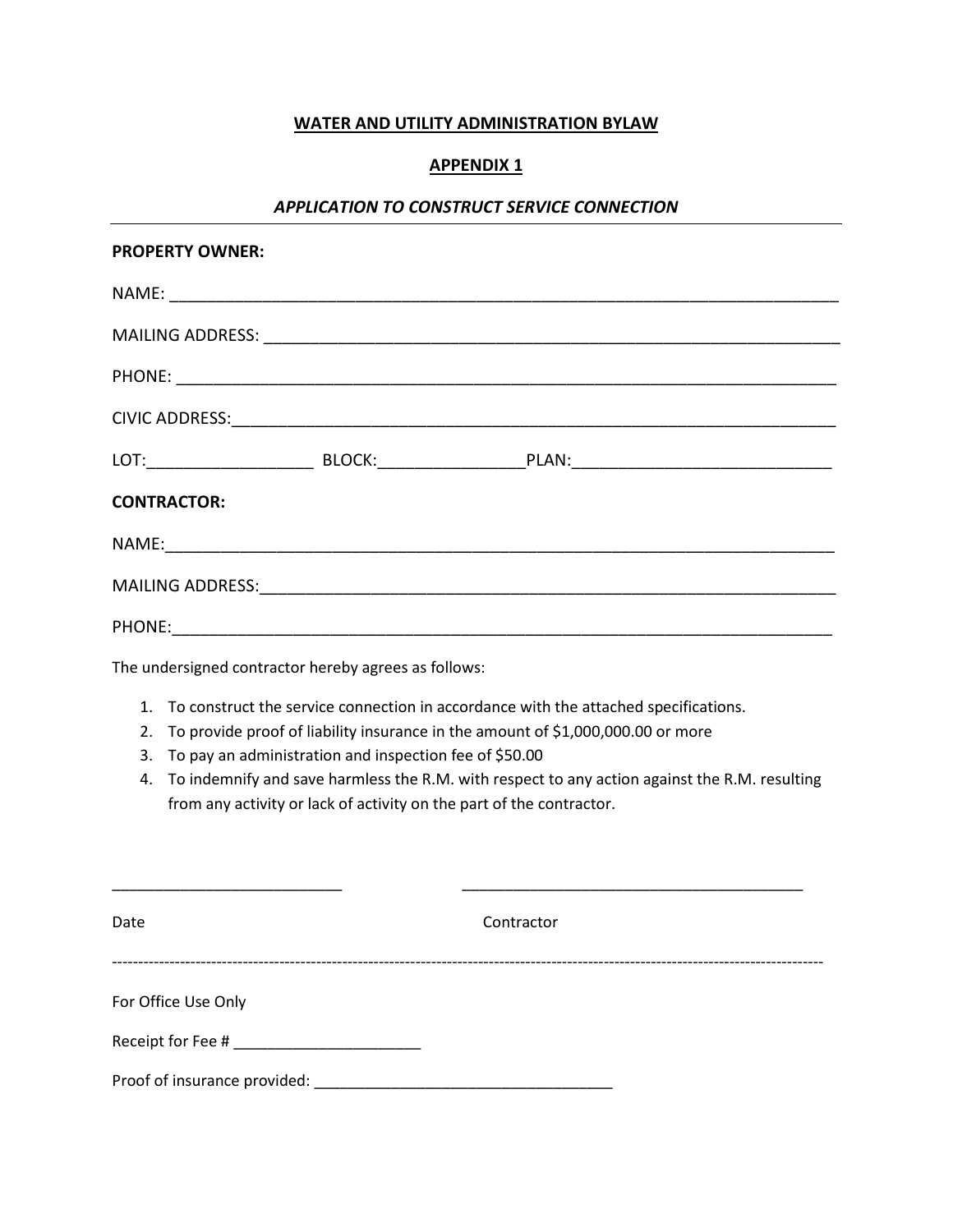### APPLICATION TO CONSTRUCT BUILDING SERVICE CONNECTION

(continued)

PLAN OF BUILDING SERVICE CONNECTION:

| Insulation Type & Location (Indicate on Plan): [19] The Content of the Assembly Content of the Assembly Content |
|-----------------------------------------------------------------------------------------------------------------|
|                                                                                                                 |
|                                                                                                                 |
| Comments:                                                                                                       |
|                                                                                                                 |
|                                                                                                                 |
|                                                                                                                 |

I hereby authorize connection of the above property to the water and sewer of the RM of Britannia.

Authorized R.M. Official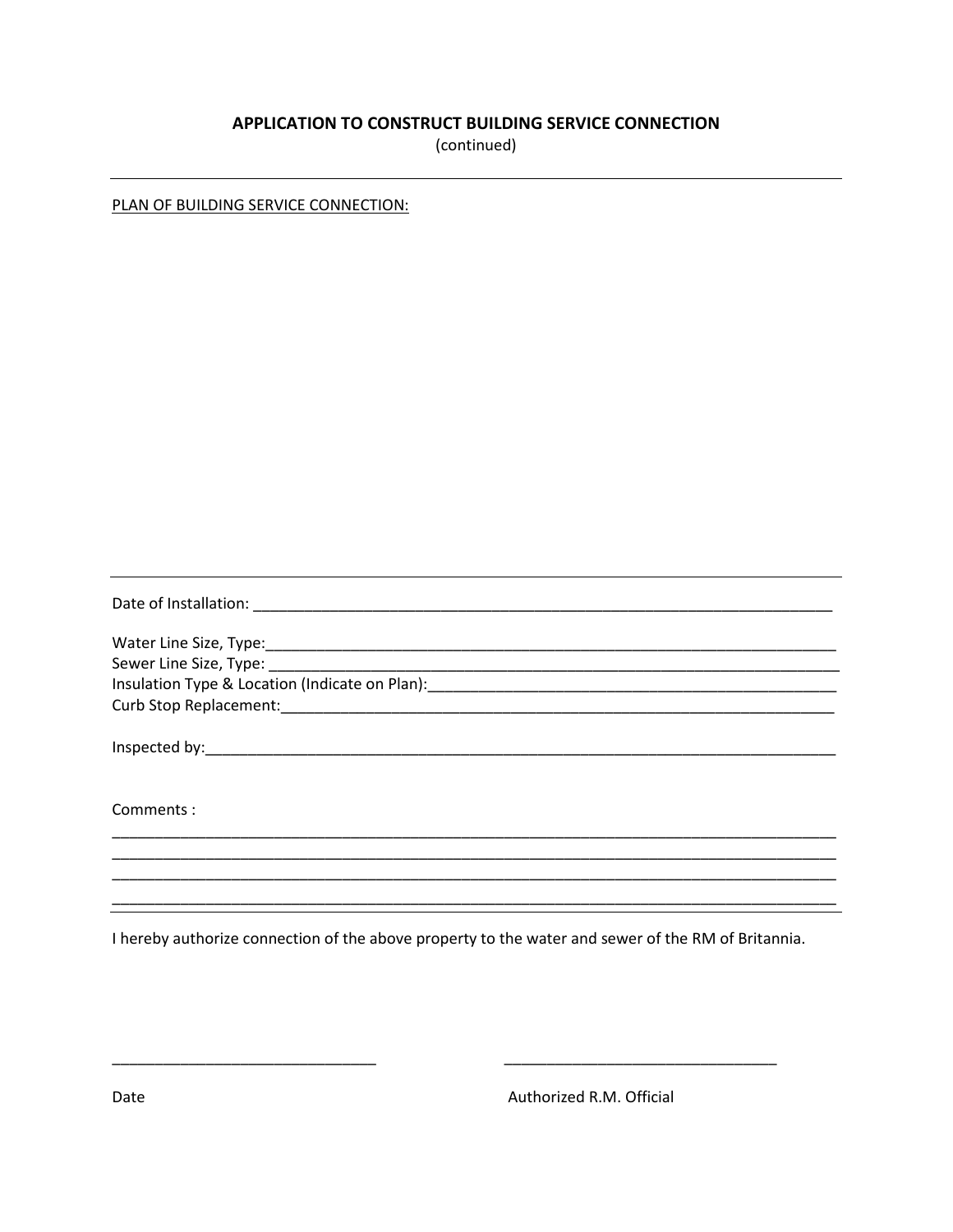## **WATER AND SEWER UTILITY ADMINISTRATION BYLAW APPENDIX II**

## *SPECIFICATIONS FOR BUILDING SERVICE CONNECTIONS*

- 1. The Owner is responsible to supply all material, labor and equipment to perform all operations involved in connection, assembly testing and certification of the water and sewer building connection(s) as described in this permit application.
- 2. The work consists of construction and installation of water and sewer service pipe from the R.M. of Britannia service box up to but not including the water meter inside of the house. Basic water and sewer construction shall be as per drawing "A".
- 3. Provincial and federal plumbing codes and any other regulations pertaining to water and sewer installation, as well as any local R.M. of Britannia specifications shall be followed.
- 4. Water and sewer connections must be inspected by the authorized R.M. inspector before such connections are backfilled.
- 5. Water Service pipe shall be:
	- Minimum inside diameter of 20 mm
	- Copper type "K" soft or plastic type as approved by the R.M. engineers
	- Insulated where required by the R.M. using insulation material as approved by R.M. engineers
- 6. Sewer Service pipe shall be:
	- PVC pipe complete with rubber gaskets as approved by R.M. engineers
	- Minimum inside diameter of 100 mm
	- Insulated where required by the R.M., using insulation material as approved R.M. engineers.
- 7. Pipe bedding and backfill material shall be either the bottom of the trench (undisturbed soil) or sand.
- 8. Water service line can be installed in a common trench with sanitary sewer line.
- 9. To install:
	- Ensure that all pipes and fittings are clean and free of defects before, during and after installation
	- Trench to minimum cover of 2.6 m over sewer pipe, 2.8 m over water pipe at curb stop and 2.25 m at building, or as approved by R.M. engineers (depths are to be from finished grade)
	- Sewer pipe to have a minimum grade of 1% for 150 mm, 2% for 100 mm
	- Lay sewer pipe on a prepared bed, ensuring proper alignment to prevent undue settlement.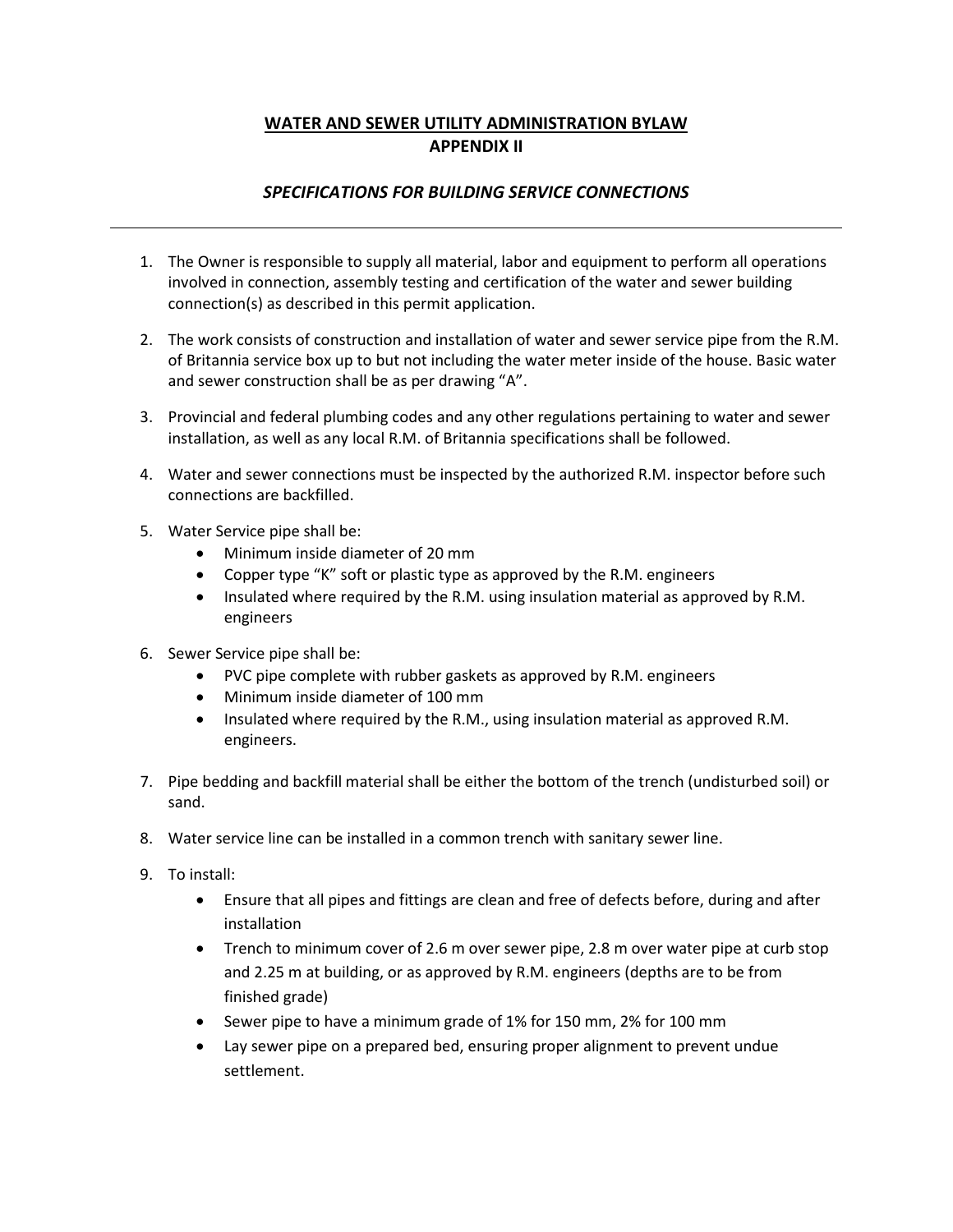- Installation of sewer pipe shall be to pipe manufacturer's specifications and using approved equipment
- Sewer pipe is not to be laid on frozen bedding
- Water pipe is to be installed so it will drain to the curb stop from the building, at sufficient depth to prevent frost penetration.
- 10. Building Connections:
	- Water and sewer connection lines shall be brought a minimum of 1 m up inside the basement. A ball valve shall be installed on the water line, inside the building by the owner. The R.M. of Britannia shall install the water meter.
	- The owner is responsible to inspect the existing curb stop prior to connection of water service. If the existing curb stop is bent or rusted or in some way damaged, the Owner shall report this to the R.M. of Britannia. The R.M. will then supply the owner with new curb stop at no charge, and the owner will be responsible for installation. If the owner does not advise the R.M. prior to installation of water service, the owner shall replace the curb stop at the owner's expense.
- 11. Inspection and Approval Requirements:
	- The R.M. of Britannia shall be contacted for inspection of all service connections prior to backfilling. Any deficiencies found during inspection shall be corrected at the owner's expense before final approval for connection is given.
	- All inspections shall be done during regular working hours Monday to Friday 8:00 am to 5:00 pm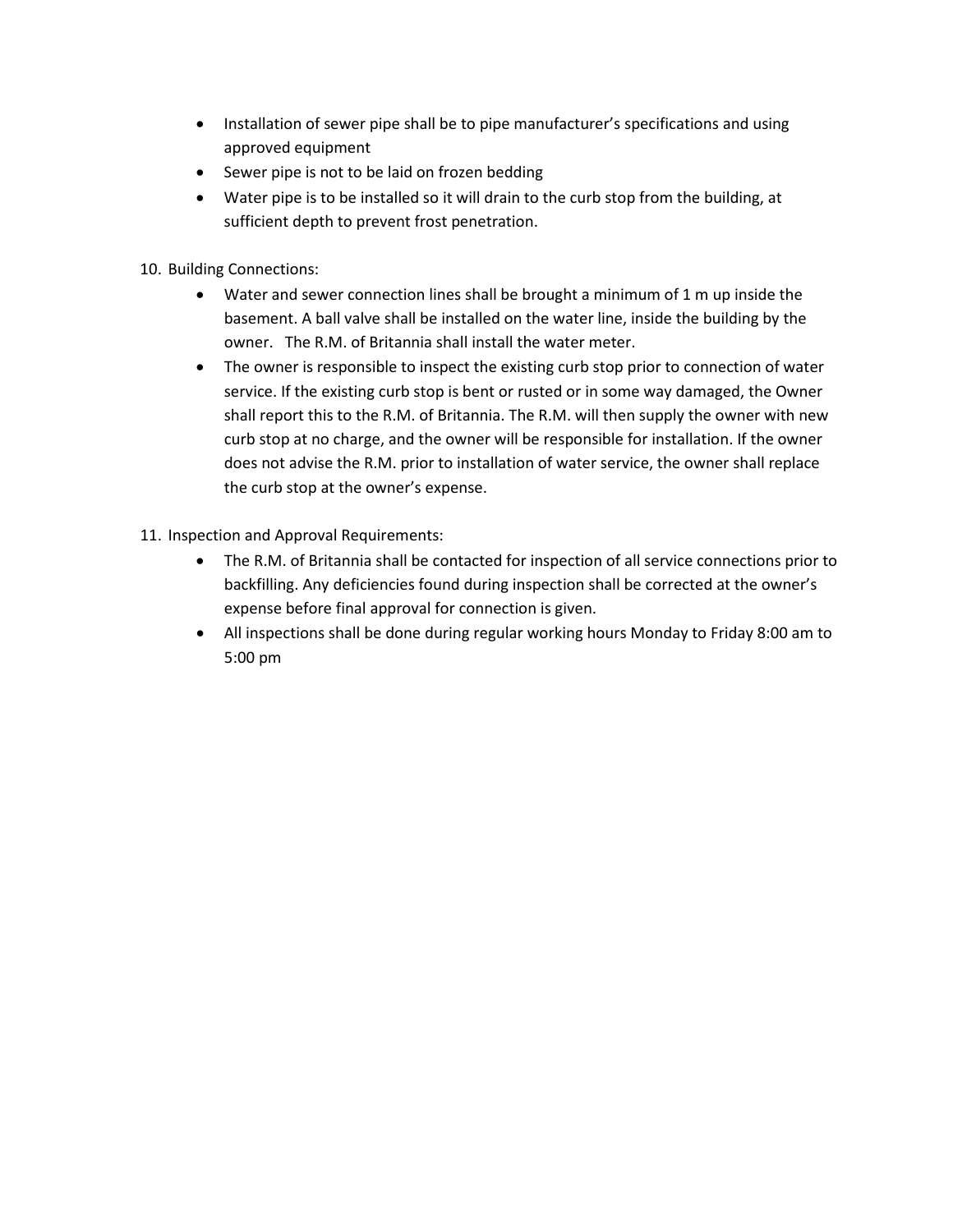## **WATER AND SEWER UTILITY ADMINISTRATION BYLAW APPENDIX III**

### *APPLICATION FOR WATER AND SEWER UTILITY SERVICES*

| ACCOUNT# |         |
|----------|---------|
|          |         |
|          |         |
|          |         |
| BOX#:    | $(2)$ : |

I HEREBY APPLY FOR WATER AND SEWER UTILITY SERVICE TO BE PROVIDED BY THE R.M. OF BRITANNIA. I ACKNOWLEDGE AND AGREE THAT SERVICE SHALL BE PROVIDED IN ACCORDANCE WITH THE TERMS AND CONDITIONS SET FORTH IN THE WATER AND SEWER UTILITY ADMINISTRATION BYLAW AND THE UTILITY RATES BYLAW, AND SUCH OTHER BYLAWS AND RESOLUTIONS AS MAY BE PASSED BY THE R.M. OF BRITANNIA COUNCIL FROM TIME TO TIME. I FURTHER AGREE TO ABIDE BY THE TERMS AND CONDITIONS OF EACH SUCH BYLAW AND RESOLUTION.

| SIGNATURE: | -ate: |  |
|------------|-------|--|
|            |       |  |

Termination:

I hereby apply for the above water and sewer utility service to be terminated.

| <b>JATURE:</b><br><b>SIGNAT</b> | コレー |
|---------------------------------|-----|
|---------------------------------|-----|

## **WATER AND SEWER UTILITY ADMINISTRATION BYLAW**